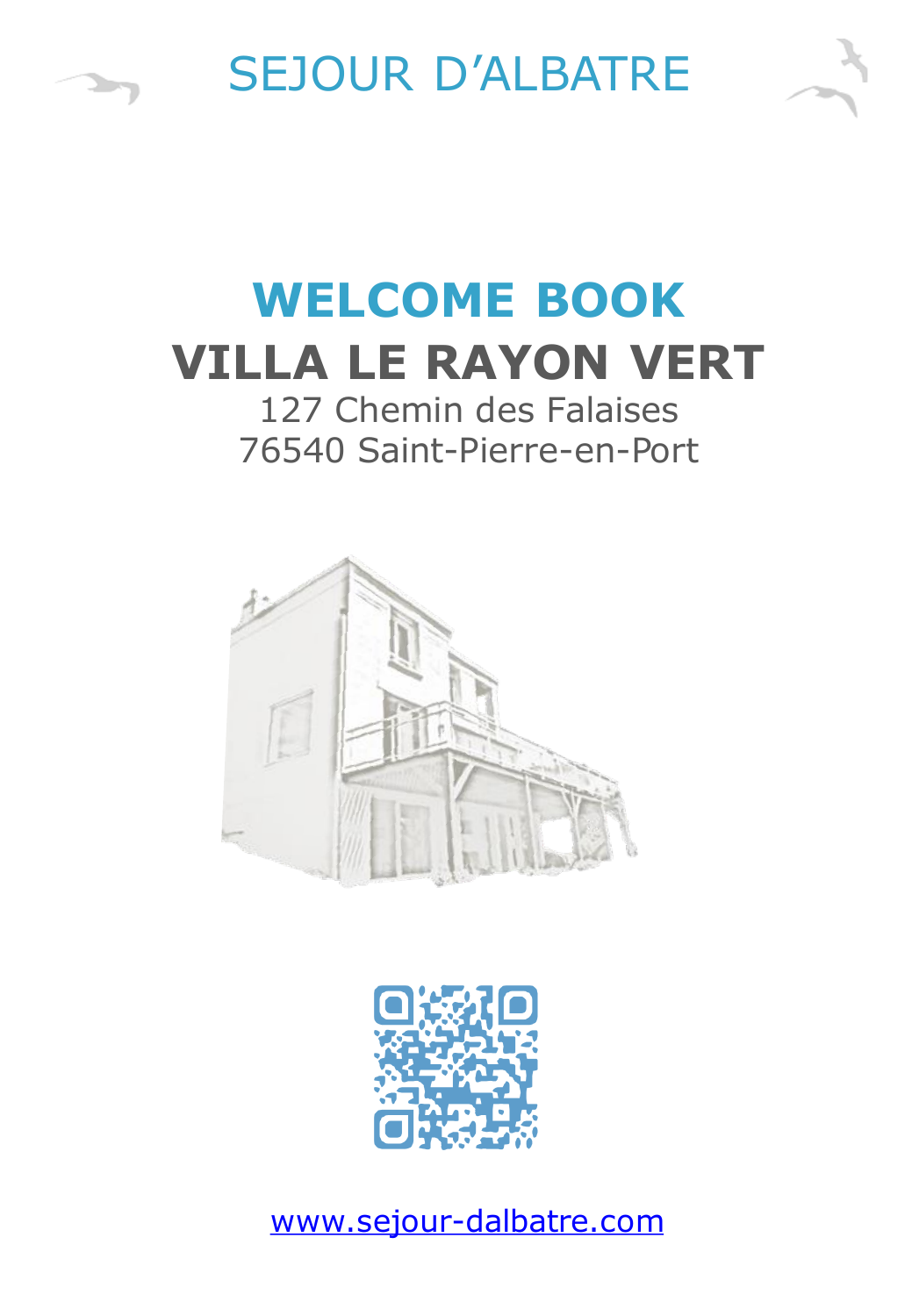

### **WELCOME BOOK VILLA LE RAYON VERT** 127 Chemin des Falaises

76540 Saint-Pierre-en-Port

#### **WELCOME**

Hello and welcome to your home !

You are going to stay in our Villa Rayon Vert.

You will find in this booklet practical details related to the management of the villa, informations on the surrounding villages and shops and a list - not exhaustive - of activities nearby.

Walks in the countryside, along the sea or on the top of the cliffs, visits to historical monuments, seafood tasting: all the elements are there for you to have a good stay, whatever the weather.

We will be happy to receive your advises to improve this booklet and our welcome ! Thank you for your trust and we remain at your disposal.

Anne and Damien **ARRIVE TO THE VILLA**

Parking is at the end of the path, 30m from the villa. The entrance is through the small white gate located 127 chemin des Falaises. This portal leads to the terrace. Once on the terrace, the front door of the house is 2 meters to the right. Open the grey pane. You will then have access to the keybox in which the key is located. **The code to open it is 5758;** Once entered, the alarm might be activated. We will then send you the code to deactivate the alarm. GPS [LINK](https://goo.gl/maps/Tp5khLBbw9M2)





Ville le Rayon Vert's Entrance

#### **RECOVER THE KEYS**

We ask our tenants to arrange their arrival like this:

**The day before or the day of your arrival,** please call to **Anne or Damien** to tall her the arrival time. If we can not welcome you directly, you will follow the previous instructions.

- **For a stay from Friday to Sunday**: You could arrive from 7 p.m the Friday and stay until 7p.m the Sunday.
- **For a stay from Saturday to Saturday or during a week**: arrival after 4pm on the first day of the rental and their departure no later than 10am on the last day of the rental.

#### **YOUR CONTACTS**

**Reception of travellers** : Anne : +33 6 81 51 82 35 or Damien: +33 6 08 07 54 90,

**Bookings / Information Request** : Anne : +33 6 81 51 82 35

**Emergency** : Call Anne at +33 6 81 51 82 35 or Damien at +33 6 08 07 54 90,

**If there is any issues during your stay, please, call Damien: +33 6 08 07 54 90**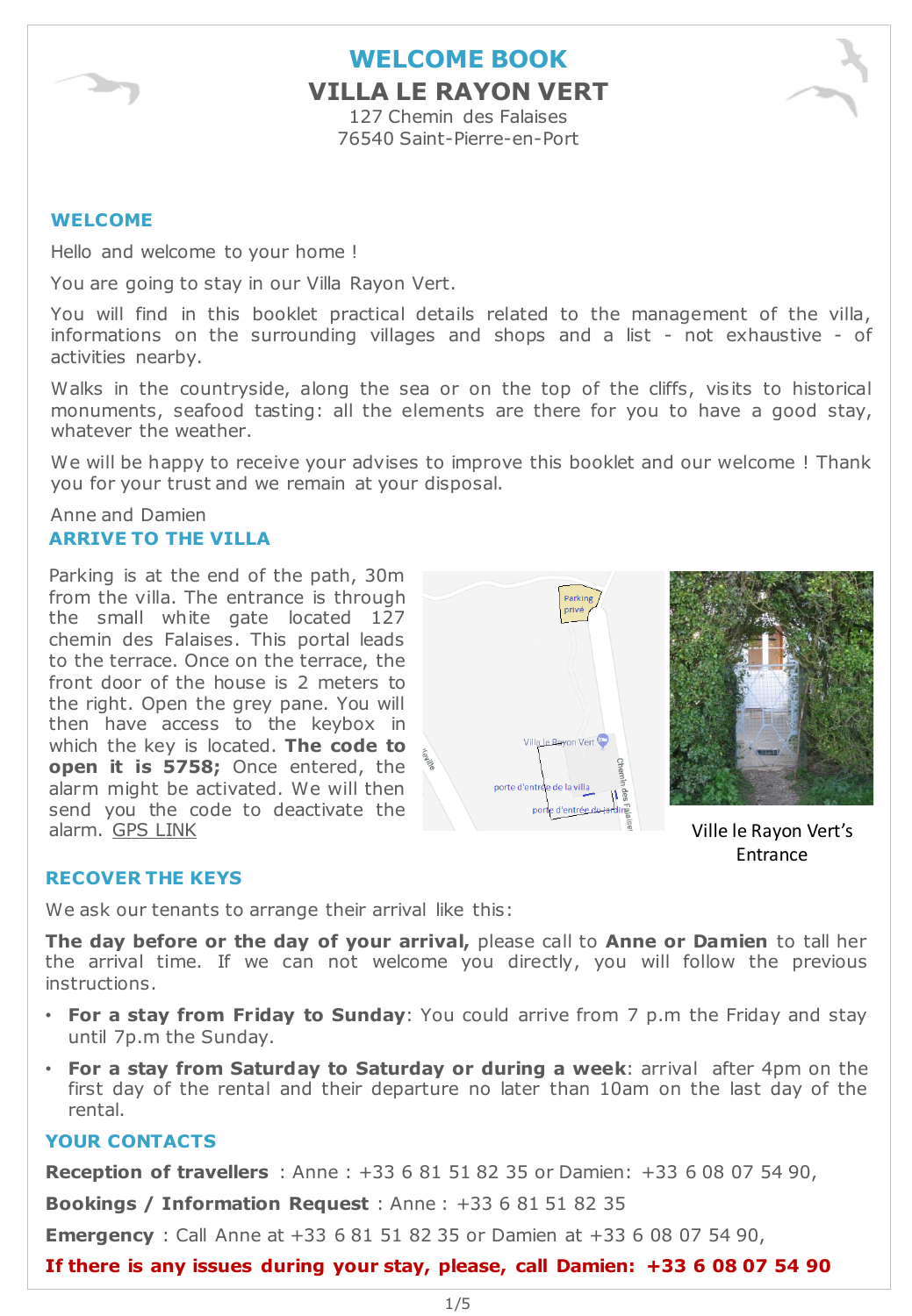

### **VILLA LE RAYON VERT**

127 Chemin des Falaises 76540 Saint-Pierre-en-Port

#### **INTERNET / WIFI**

Name of network : Villa-Le-Rayon-Vert

Access code : rayonvert

#### **INVENTORY**

For practical reasons, we opted for an electronic inventory, to fill before midnight the evening of your arrival. To do this, click [here](https://www.sejour-dalbatre.com/ellvlrv) or scan the QR code:



#### **BEDDING & PROTECTIVE SHEETS**

To protect our bedding, we cover our bed mattress with drawsheest, which are covered, like our duvets and pillows of protection sheets. You then set up your beds by putting your sheets (or those you rent) over the protection sheets. On the day of departure, be careful not to remove our protective sheets! The dimensions of the beds of the villa are as follows:

- 2 beds 140 x 90 with large duvet 2 pers, square pillows
- 12 beds 90 x 190 with duvet 1 pers, square pillow

#### **TRASHES**

**Kitchen waste:** In black soft trash bags: the container reserved for the 'chemin des falaises' is at the junction with the 'avenue de Boulleville'. The keys of the container are on your keychain. Before you leave, bring there all your black bins.

**Recyclable waste:** You will have to evacuate theses it in the containers of the village, (bottles and glass jars, plastic bottles, Tetrabricks ...). Nothing should stay at the Villa!

#### **SOME RULES**



**The Villa is strictly non-smoking**

**Be thoughtful with electricity and think about turning off the lights & lower the heaters when you leave the villa. Please do not heat the villa with open windows!**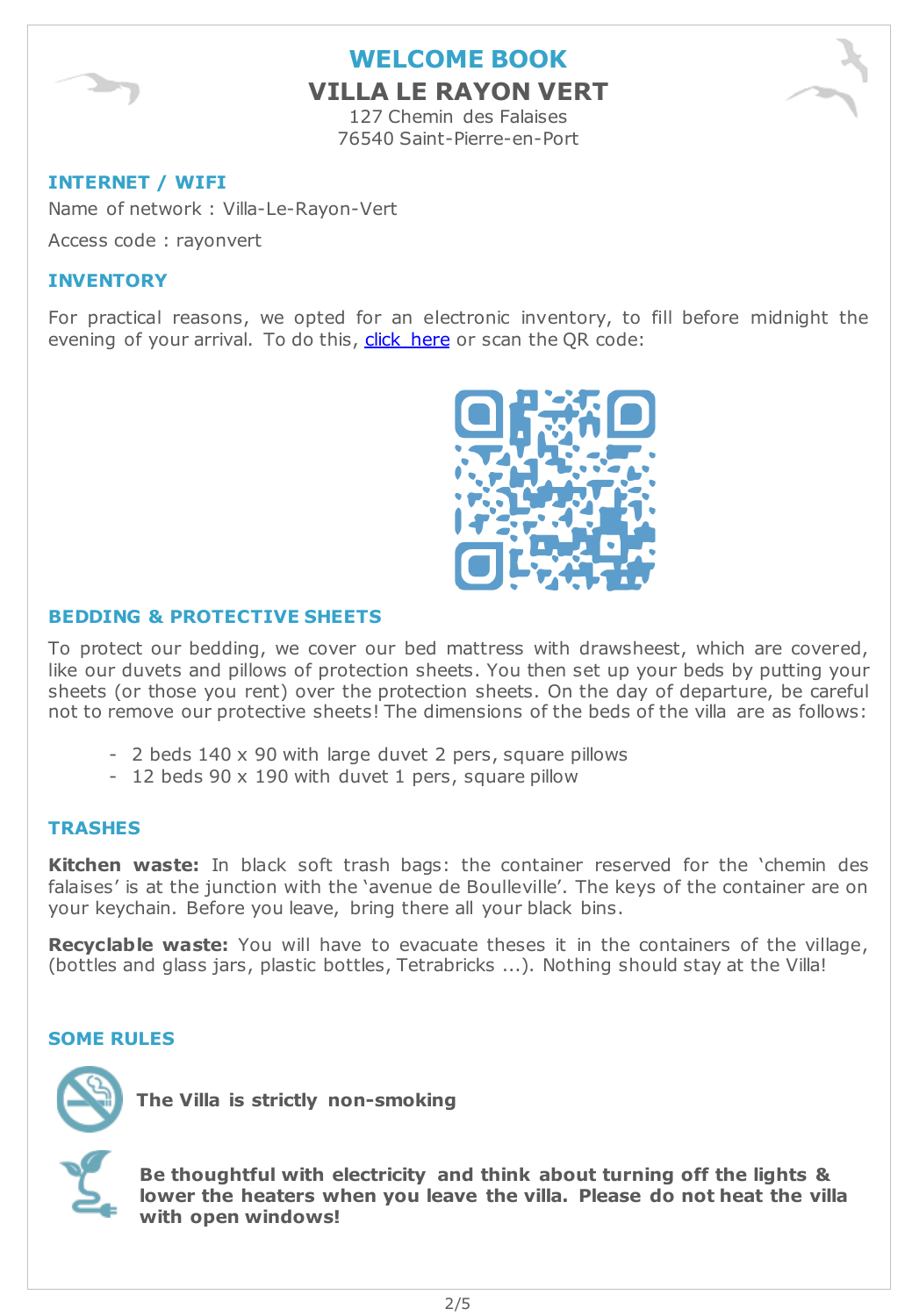

**VILLA LE RAYON VERT**

127 Chemin des Falaises 76540 Saint-Pierre-en-Port

#### **PLAN OF THE VILLA**



#### **On the garden floor :**

*- Master suite: 2 single beds pushed together and 1 extra bed (90x190), with bathroom - Bedroom with two beds (90x190) with shower room and WC*

*- Laundry room (washing machine, dryer)*

*- Portable baby crib, high chair, bath, changing mat*



**On the ground floor :**

*- Bedroom (1 double bed 140 x 90) with shower room - Dining room - Lounge: TV, DVD, Fireplace - Equipped kitchen: ovens, traditional and microwaves, hotplates, dishwasher ... - Terrace of 70 m², along the living room and the dining room*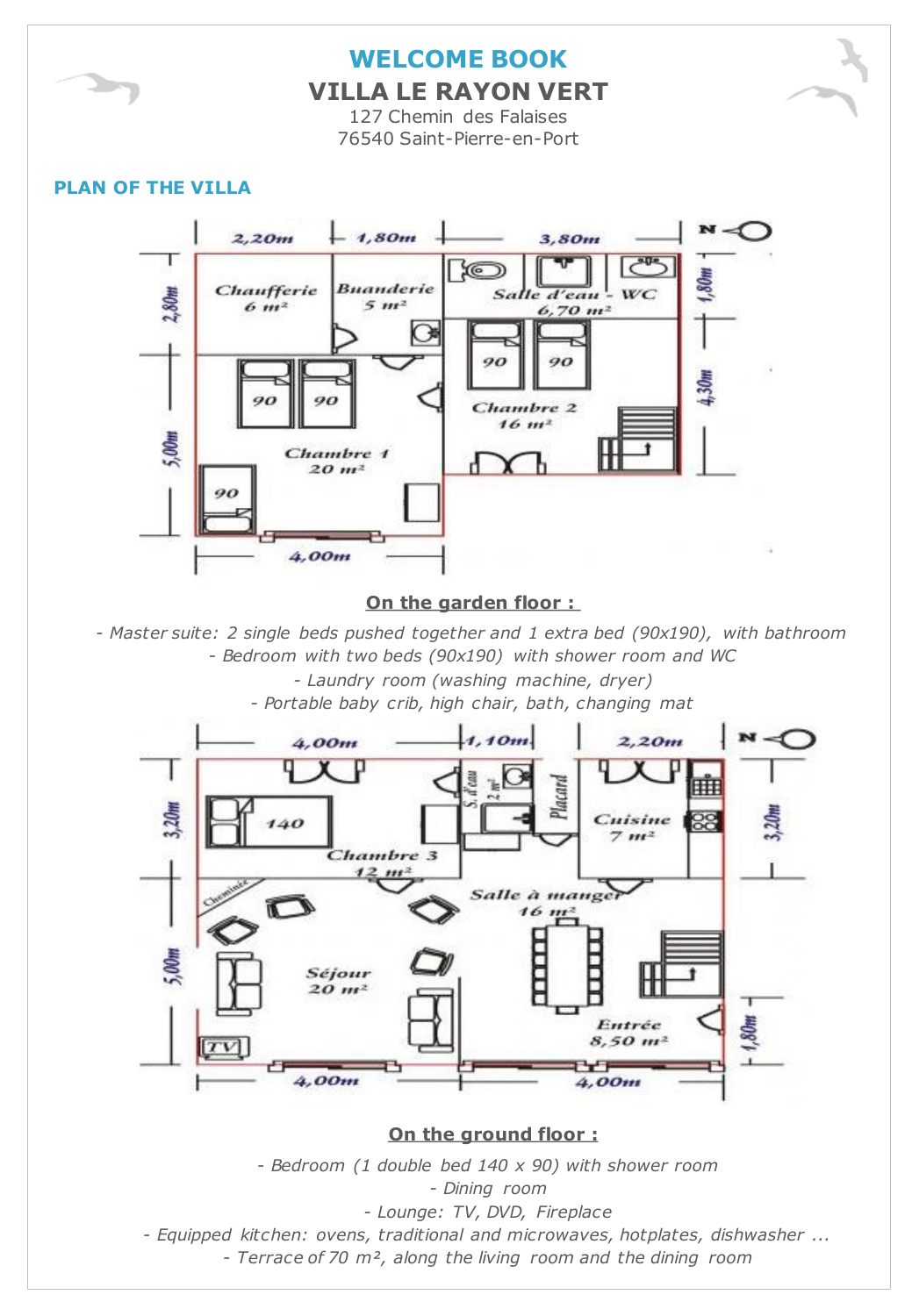

**VILLA LE RAYON VERT**

127 Chemin des Falaises 76540 Saint-Pierre-en-Port

#### **PLAN DE LA VILLA**



#### **On 1st floor : 4 chambres**

*- Bedroom with 2 single beds pushed together - Bedroom with 3 single beds - Bedroom with 1 double bed (140x190) - Bedroom with 2 bunk beds (90x190) - Bathroom - separate WC*

#### **DEPARTURE DAY**

**Rooms:** If you have rented the sheets of the villa, please remove them and arrange them at the foot of the beds. Be careful not to remove protective sheets that protect mattresses, duvets and pillows.

- **Towels and tea towels:** Set aside those you have not used.
- **Cooking:** Please make your dishes and put away if possible.
- **Check that you have turned off radiators and lights**

A person will come to do a complete cleaning after your departure, but a small broomstick or vacuum cleaner are always welcome

#### **YOUR ACCOUNT OPINION**

In a concern of continuous improvement, we wish to have your opinion on the course of your stay. If you want to share your experience and our areas for improvement click [here](https://goo.gl/forms/zIMPsFAtmvaQuiHg2) or scan the QR code:

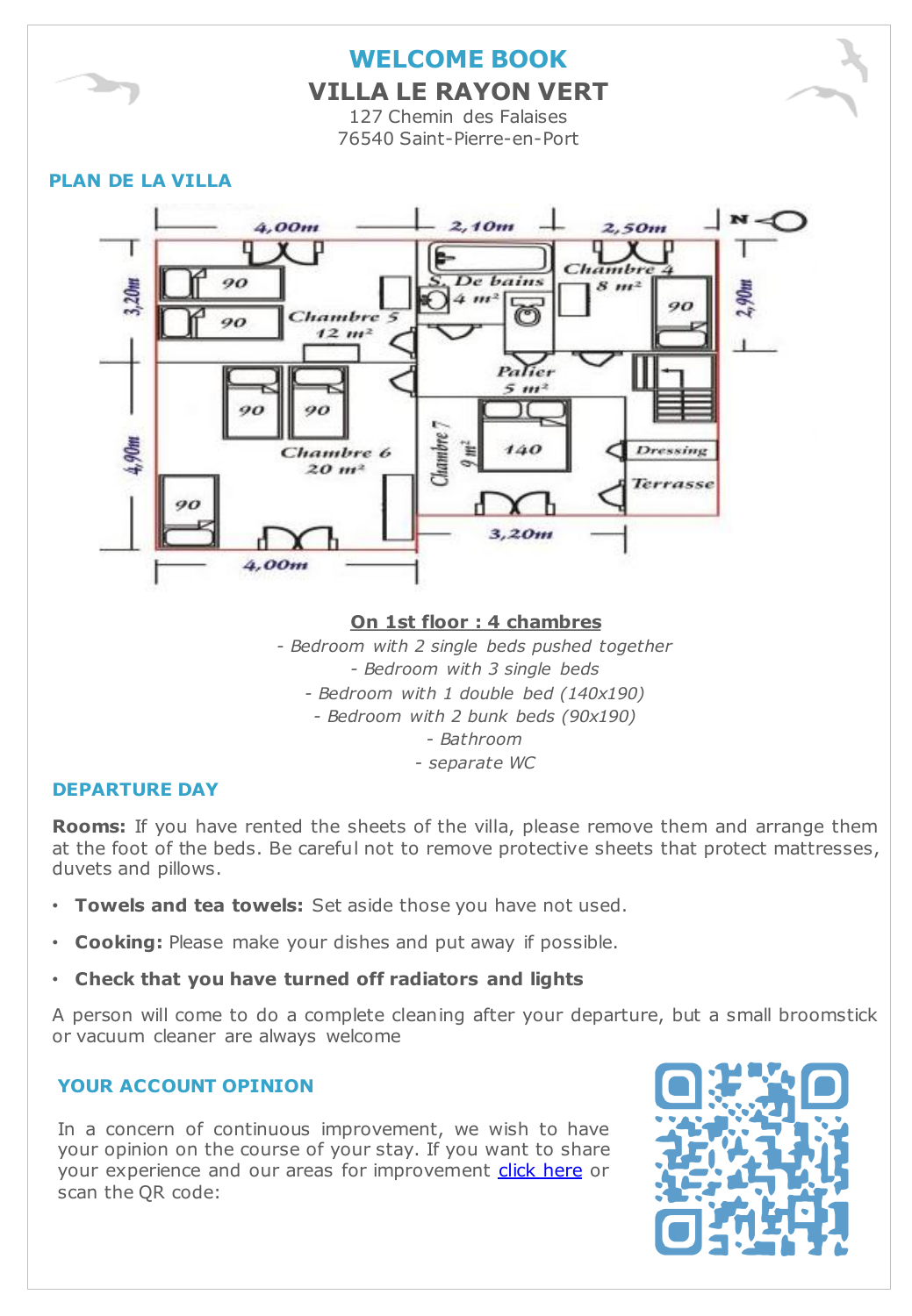

### **WELCOME BOOK VILLA LE RAYON VERT**

127 Chemin des Falaises 76540 Saint-Pierre-en-Port

#### **VILLAGES AND SHOPS NEARBY**

- **Saint Pierre en Port:** bakery, grocery store, pharmacy, butcher shop, bar-tabac, hairdresser
- **Sassetôt le Mauconduit - 2,6km**: bakery, grocery store, pharmacy, butcher shop, bar-tabac, hairdresser, tourist office
- **Valmont - 10,6km**: Carrefour Contact supermarket, bakery, pharmacy, doctors
- **Cany-Barville - 12,7km**: supermarkets & all shops with the specificity of being open on Mondays but closed on Tuesdays
- **Fécamp - 17km**: supermarkets & all shops including excellent fishmongers.



#### **TRAIN / BUS**

The closest station of Saint Pierre en Port is Fecamp station, which serves in particular that of Breauté Beuzeville, on the line Le Havre - Yvetot - Rouen - Paris. From the station, the bus line n°60 direction SAINT VALERY EN CAUX drops you off near the gîte in about 30 minutes. Stop at **SAINT PIERRE EN PORT - Centre bourg**

#### **MEDECINS / HOPITAUX**

- Medical Cabinet Of Doctors Pascal Auvray, Jean-Pascal Bunel et Jean-Louis Jumeau, 24 place Docteur Greverie, 76540 VALMONT - 02 35 29 84 30
- Medical Cabinet Of Doctors Méheut-Ferron, Chemin et Delrue, 24 place Docteur Greverie, 76540 VALMONT - 02 35 10 15 15

#### **NUMEROS D'URGENCE**

Fireman: 18 / Police: 17 / Emerg med help: 15 / All-night drugstore: 3237 / General: 112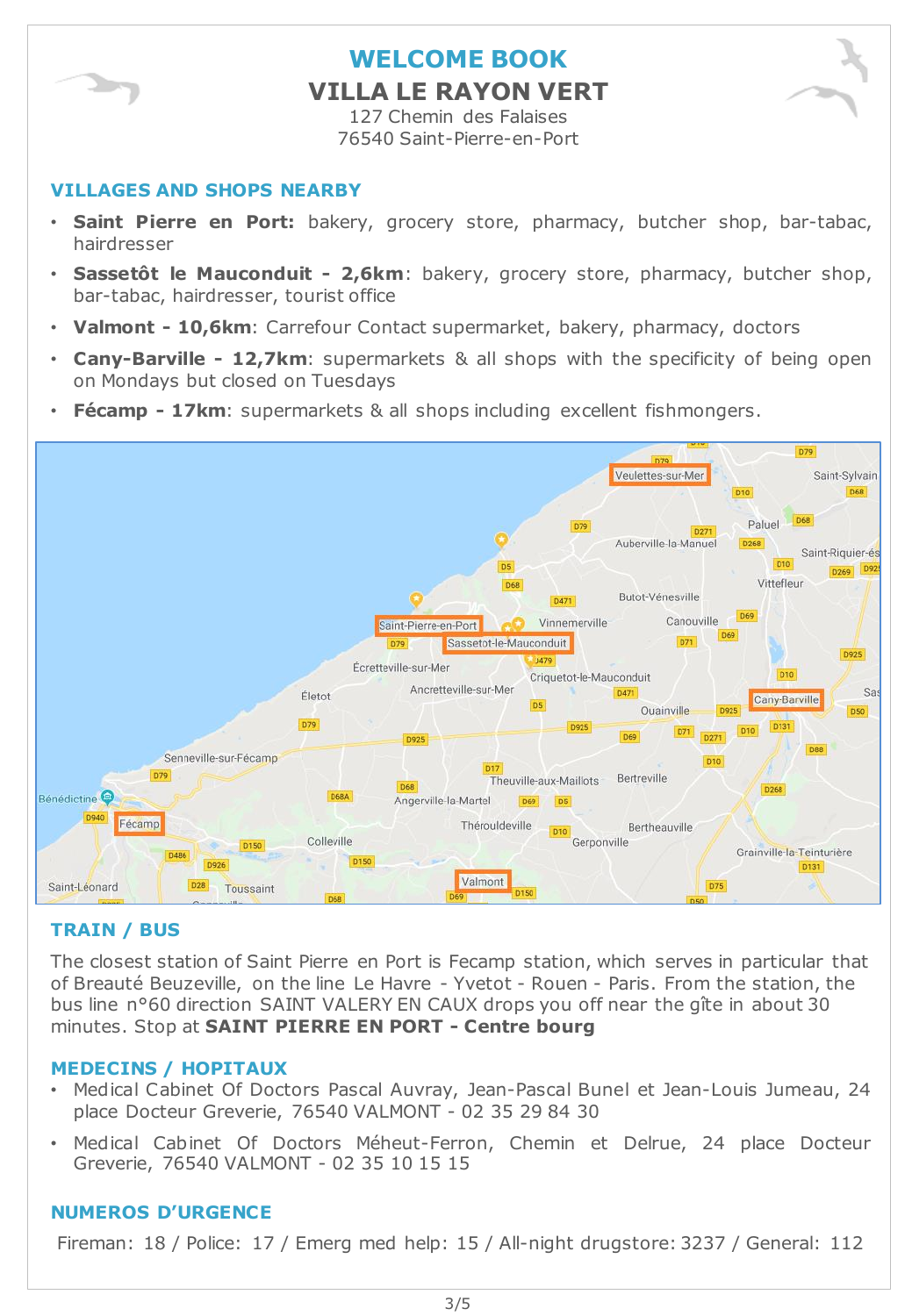

**VILLA LE RAYON VERT**

127 Chemin des Falaises 76540 Saint-Pierre-en-Port

#### **AROUND THE VILLA LE RAYON VERT**

Weyour disposal several brochures online on the site [www.sejour-dalbatre.com,](http://www.sejourdalbatre.com/) including the "Leisure Guide" developed by Seine-Maritime in which you can find the activities to do in the department. The list below is a short selection of what we recommend near Saint Pierre en Port.

To prepare your stay, you can consult the website of the Seine Maritime tourist office, accessible here: <https://www.seine-maritime-tourisme.com/>. The nearest tourist office are in **Saint Pierre en Port** and **Sassetot le Mauconduit** put at.

#### **► VISITS**

- Abbaye Notre-Dame-du-Pré à **Valmont**,
- Château de **Cany-Barville**,
- Château et Roseraie du Mesnil-Geoffroy à **Ermenouville**,
- Château de Filières à **Gommerville**,
- Château et Maison des croyances et Traditions du Terroir à **Sassetot-le-Mauconduit**,
- Château et parc d'Orcher à **Gonfreville l'Orcher**
- Manoir d'Ango, Parc du Bois des Moutiers, Eglise Saint-Valéry et Cimetière marin à **Varengeville-sur-Mer**,
- Abbatiale de la Sainte-Trinité, Palais de la Bénédictine et Musée du Chocolat à **Fécamp**,
- Abbaye de Jumièges à **Jumièges**
- Abbaye de Fontenelle à **Saint-Wandrille-Rançon**
- Musée d'art moderne André Malraux du **Havre** où sont notamment exposés les grands impressionnistes français (Boudin, Monet, Renoir, Pissaro, etc.),
- Le Clos Lupin Maison Maurice Leblanc à **Etretat**,
- Le Chêne, la Ferme du chêne et le verger d'**Allouville Bellefosse**

#### **► NATURE / SPORT**

We put on line on our website some hiking trails. Running, walking or cycling, you can enjoy a breathtaking view. We advise you obviously the hike "around Saint Pierre en Port" which passes in front of your villa.